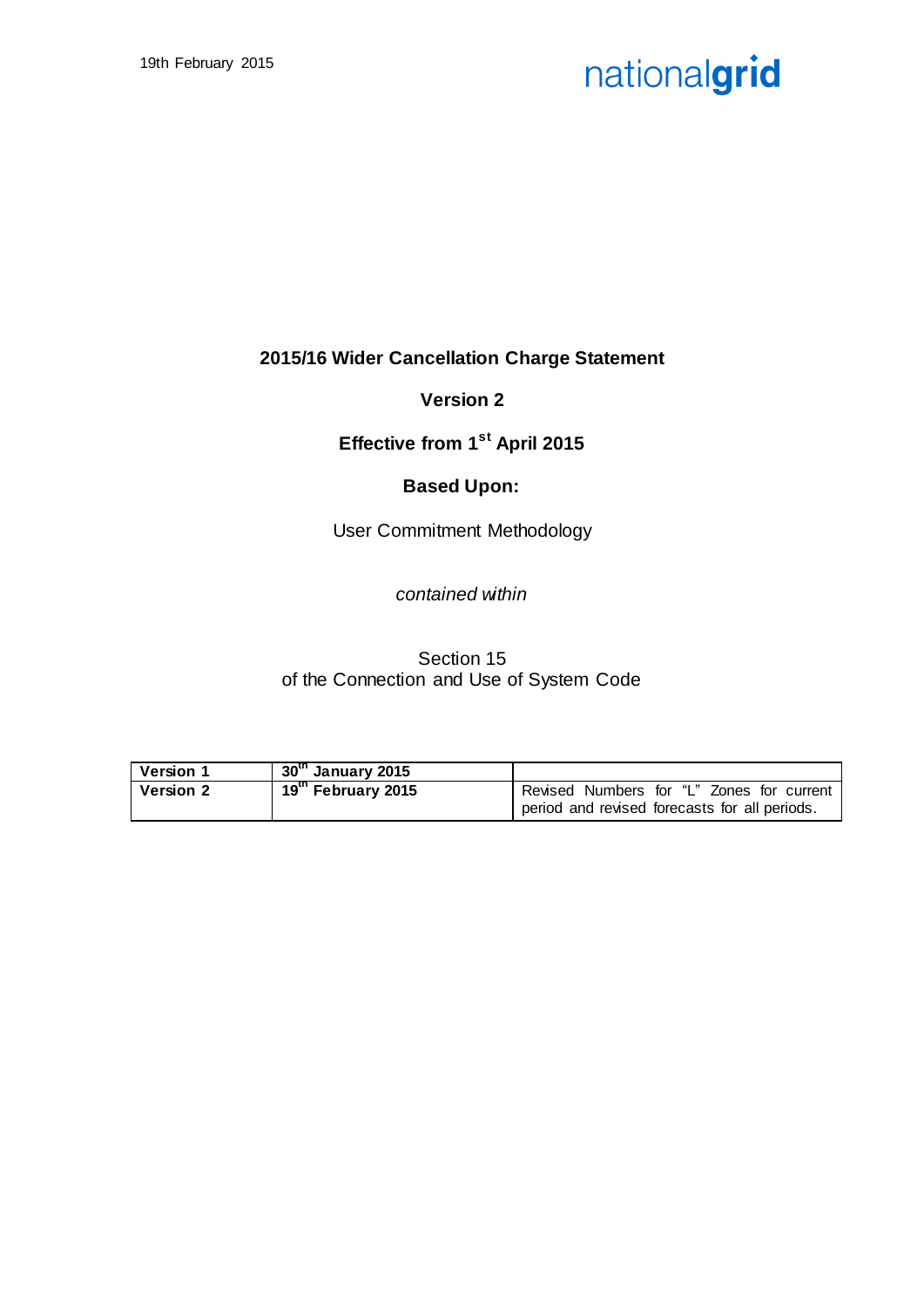#### **1. Wider Cancellation Charge Tariff Statement**

#### **1.1 Introduction**

This document is a statement which contains the 2015/16 tariff for the Wider Cancellation Charge payable by users who wish to terminate agreements and/or reduce Transmission Entry Capacity (TEC) or Developer Capacity.

This document also shows the various parameters and variables used to calculate this tariff as well as a forecast for the period through to financial year 2018/19.

#### **1.2 Background**

Arrangements for generation user commitment have been codified as section 15 of the Connection Use of System Code (CUSC) as a result of the CUSC Modification Proposal (CMP) 192. The arrangements have replaced the interim Final Sums methodology and the Interim Generic User Commitment Methodology (IGUCM) for generators. These became effective from 1 April 2013.

The arrangements comprise of a generic liability to cover broad system investment (Wider), and a specific liability to cover local generator driven investment (Attributable).

For full details of the arrangements please refer to the Connection and Use of System Code section 15.

A National Grid CMP192 guidance document is also available at:

<http://www2.nationalgrid.com/uk/services/electricity-connections/policies-and-guidance/>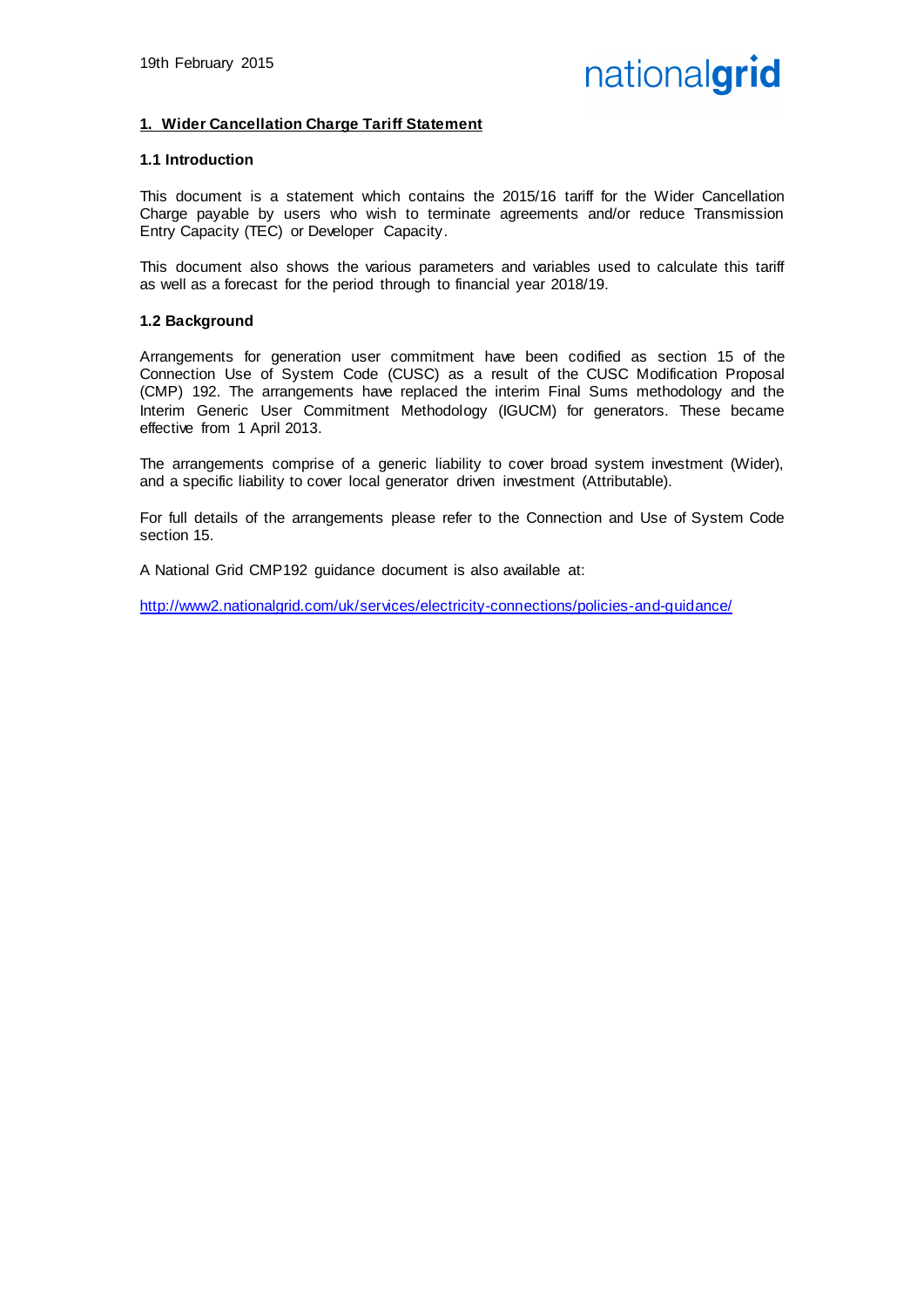### **1.3 2015/16 Cancellation Charge Tariff Statement**

| Zone                      | <b>Tariff</b><br>(E/MW) | Zone            | <b>Tariff</b><br>(£/MW) | Zone                     | <b>Tariff</b><br>(£/MW) |
|---------------------------|-------------------------|-----------------|-------------------------|--------------------------|-------------------------|
| A <sub>1</sub>            | 1,533.73                | H1              | 1,148.73                | <b>N7</b>                | 0.00                    |
| A2                        | 0.00                    | H2              | 1,148.73                | N <sub>8</sub>           | 0.00                    |
| A <sub>3</sub>            | 1,533.73                | H <sub>6</sub>  | 1,148.73                | P <sub>1</sub>           | 0.00                    |
| A4                        | 0.00                    | J <sub>1</sub>  | 3,819.00                | P <sub>2</sub>           | 0.00                    |
| A <sub>5</sub>            | 0.00                    | J2              | 4,852.43                | P <sub>3</sub>           | 0.00                    |
| A <sub>6</sub>            | 0.00                    | J3              | 4,852.43                | P <sub>4</sub>           | 1,779.08                |
| A7                        | 1,533.73                | $\overline{5}$  | 0.00                    | P <sub>5</sub>           | 1,779.08                |
| A8                        | 1,533.73                | J <sub>5</sub>  | 4,852.43                | P <sub>6</sub>           | 1,779.08                |
| A <sub>9</sub>            | 1,533.73                | J6              | 0.00                    | P7                       | 2,858.78                |
| <b>B1</b>                 | 1,850.08                | J7              | 0.00                    | P <sub>8</sub>           | 1,779.08                |
| B <sub>2</sub>            | 1,606.96                | J8              | 0.00                    | Q2                       | 9,512.68                |
| B <sub>3</sub>            | 0.00                    | K <sub>1</sub>  | 599.70                  | Q <sub>4</sub>           | 0.00                    |
| <b>B4</b>                 | 0.00                    | $\overline{K2}$ | 0.00                    | Q <sub>5</sub>           | 0.00                    |
| $\overline{C1}$           | 0.00                    | K4              | 599.70                  | Q <sub>6</sub>           | 9,512.68                |
| C <sub>2</sub>            | 239.40                  | K <sub>5</sub>  | 599.70                  | Q7                       | 0.00                    |
| C <sub>3</sub>            | 239.40                  | K <sub>6</sub>  | 599.70                  | Q8                       | $\overline{9,51}$ 2.68  |
| C <sub>4</sub>            | 482.52                  | L1              | 0.00                    | R <sub>4</sub>           | 0.00                    |
| C <sub>5</sub>            | 239.40                  | L <sub>2</sub>  | 0.00                    | R <sub>5</sub>           | 4,545.81                |
| C <sub>6</sub>            | 0.00                    | L <sub>3</sub>  | 2,119.58                | R <sub>6</sub>           | 4,545.81                |
| C7                        | 482.52                  | L <sub>5</sub>  | 2,119.58                | S <sub>1</sub>           | 12,081.78               |
| C <sub>9</sub>            | 482.52                  | L7              | 2,119.58                | S <sub>2</sub>           | 12,081.78               |
| D <sub>4</sub>            | 0.00                    | L8              | 0.00                    | $\overline{\mathsf{S}3}$ | 0.00                    |
| D <sub>5</sub>            | 0.00                    | M4              | 0.00                    | $\overline{\mathsf{S}4}$ | 12,209.98               |
| D <sub>6</sub>            | 834.75                  | M <sub>5</sub>  | 1,858.13                | S <sub>5</sub>           | 12,209.98               |
| E1                        | 0.00                    | M <sub>6</sub>  | 2,727.97                | S <sub>6</sub>           | 12,209.98               |
| E <sub>6</sub>            | 4,631.86                | M7              | 2,550.89                | S7                       | 12,209.98               |
| E7                        | 4,388.74                | M <sub>8</sub>  | 3,584.13                | S <sub>8</sub>           | 0.00                    |
| E <sub>8</sub>            | 0.00                    | N <sub>1</sub>  | 954.76                  | S <sub>9</sub>           | 12,081.78               |
| F6                        | 4,631.86                | $\overline{N2}$ | 954.76                  | $\overline{T1}$          | 23,103.22               |
| $\overline{G1}$           | 0.00                    | $\overline{N3}$ | 954.76                  | $\overline{12}$          | 19,819.50               |
| G <sub>5</sub>            | 0.00                    | N <sub>4</sub>  | 0.00                    | T <sub>3</sub>           | 14,226.00               |
| G <sub>6</sub>            | 0.00                    | $\overline{N5}$ | 0.00                    | T4                       | 14,226.00               |
| G7                        | 1,148.73                | $\overline{N6}$ | 0.00                    | T <sub>5</sub>           | 30,137.41               |
| Table 1.1 - Charge Tariff |                         |                 |                         |                          |                         |

Please note that Wider Cancellation Charge Tariff of £0/MW applies to zones where there is no liable generation.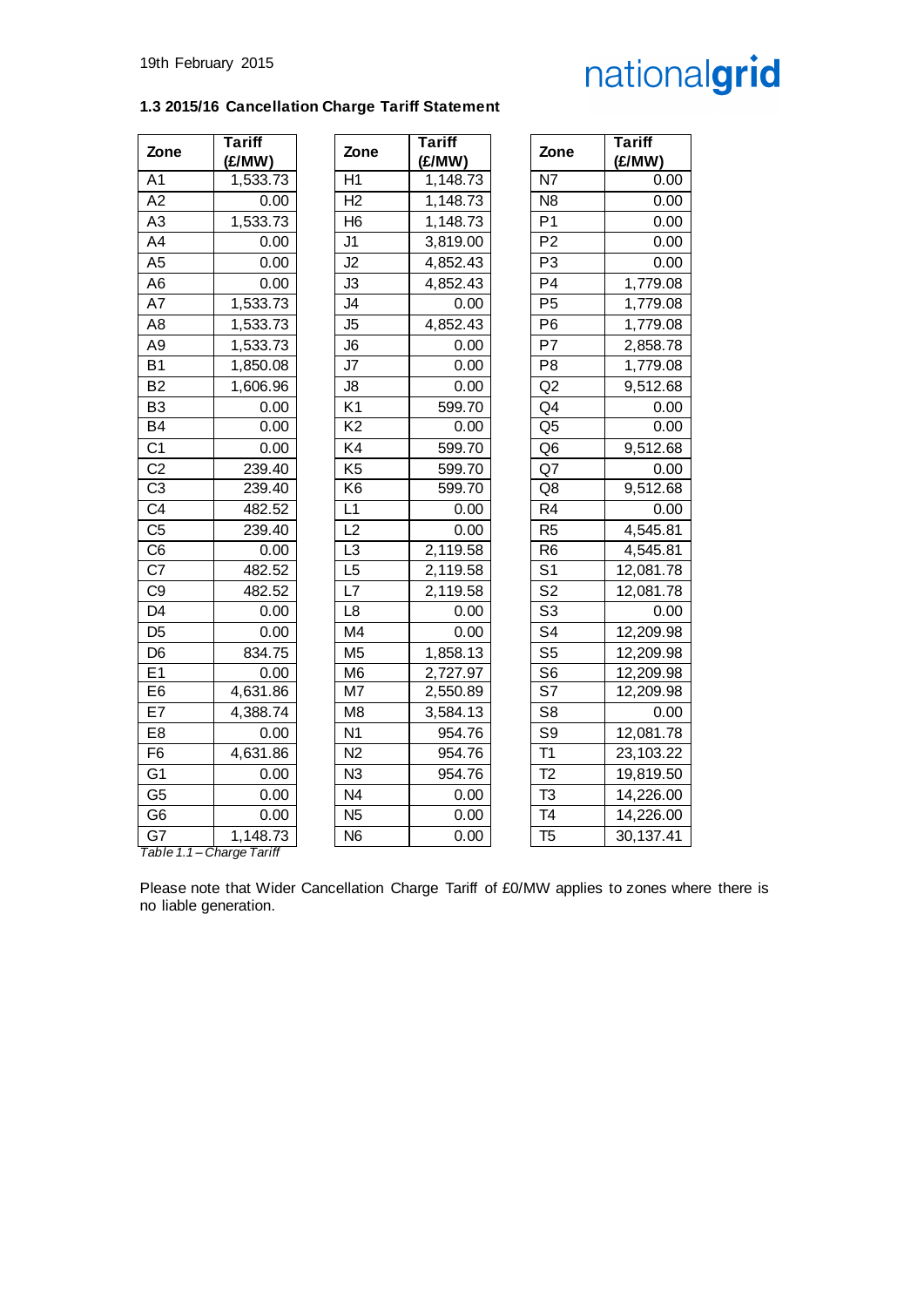

#### **1.4 Closure and Capacity reduction – Connected Generation**

In the event of notification of a reduction in generating capacity or complete plant closure, Connected Generators will be liable for up to two years Wider Cancellation Charge based on notice of reduction or closure. Please note that the tariff is applicable from the date of notice.

| Years notice | % liability of wider cancellation charge |
|--------------|------------------------------------------|
|              | $0\%$                                    |
|              | 75%                                      |
|              | 100%                                     |

*Table 1.2 – Notice Periods*

This liability replaces the previous liability which was equal to Transmission Network Use of System (TNUoS) charges at their contracted capacity.

For comparison, the link below shows the forecast future TNUoS tariffs. [http://www2.nationalgrid.com/UK/Industry-information/System-charges/Electricity](http://www2.nationalgrid.com/UK/Industry-information/System-charges/Electricity-transmission/Approval-conditions/Condition-5/)[transmission/Approval-conditions/Condition-5/](http://www2.nationalgrid.com/UK/Industry-information/System-charges/Electricity-transmission/Approval-conditions/Condition-5/)

#### **2.1 Inputs**

The wider cancellation charge is calculated using each TO's forecast of both load related and non load related wider capex. The apportionment of wider capex to each zone is based on the following factors.

| Input                     | <b>Source/Fixed Factor</b> | <b>Description</b>                     |
|---------------------------|----------------------------|----------------------------------------|
| User Risk Factor          | 50%                        | The share of the wider risk between    |
|                           |                            | generation and consumers.              |
| <b>Global Asset Reuse</b> | 33%                        | The percentage of the wider            |
| Factor                    |                            | transmission assets which a TO could   |
|                           |                            | potentially reuse on another project.  |
| Boundary levels           | Gone Green 2014 as         | Depth of each ETYS boundary            |
|                           | shown in ETYS 2014         | multiplied by the increase in required |
|                           |                            | capability on that boundary.           |
| Boundary non              | Gone Green 2014 as         | Ratio between available capacity and   |
| compliance factors        | shown in ETYS 2014         | required capability on each boundary.  |
| Generation base           | TEC and Interconnector     | Current and Future Generation by zone. |
|                           | Register, ETYS 2014        |                                        |
| Capex data                | TO forecasts               | TO forecasts of load related and non   |
|                           |                            | load related wider capex               |

*Table 2.1 – Calculation Inputs*

Please note that for further information on boundary compliance, future reinforcements, which zones impact on each boundary, capabilities and required transfers please refer to Chapter 3 of the Electricity Ten Year Statement (ETYS).

Tariffs were calculated according to the methodology in CUSC Section 15 using zones and boundaries from ETYS which has replaced Seven Year Statement (SYS). There is an increase in the number of zones used which allows keeping these zones if new boundaries are introduced in the future.

Network boundaries and zones are shown in ETYS Appendices A1.2 and A1.4 respectively. Mapping of ETYS zones to boundaries is shown in ETYS Appendix F.2.

You can find the latest Electricity Ten Year Statement by following this link: [http://www2.nationalgrid.com/UK/Industry-information/Future-of-Energy/Electricity-Ten-Year-](http://www2.nationalgrid.com/UK/Industry-information/Future-of-Energy/Electricity-Ten-Year-Statement/)[Statement/](http://www2.nationalgrid.com/UK/Industry-information/Future-of-Energy/Electricity-Ten-Year-Statement/)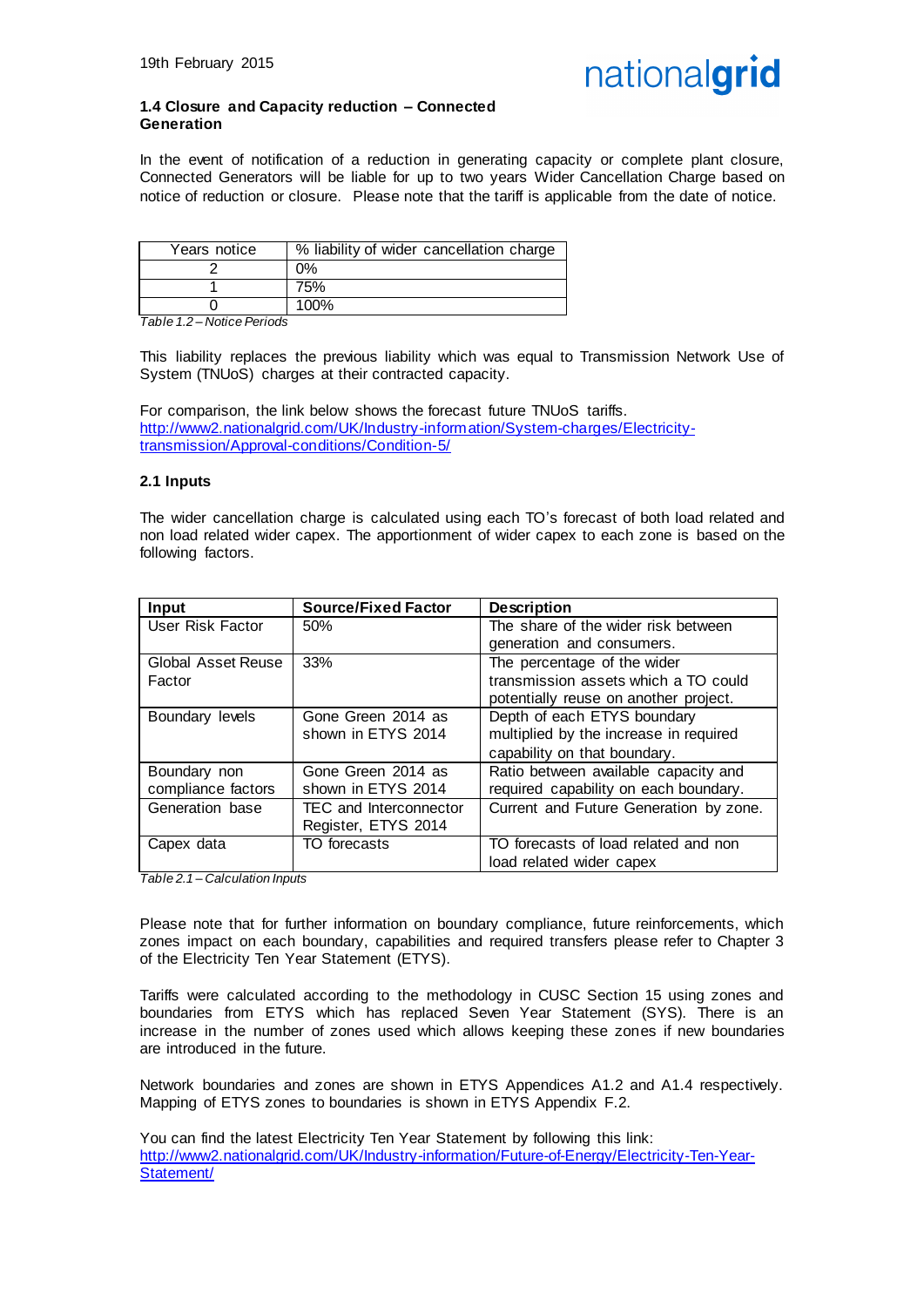#### **3. Calculation Variables 2015/16**

This section shows details of the capital expenditure (capex) figures and boundary data that feed into the calculation of the wider cancellation charge tariff.

#### **3.1 Capex**

Table 3.1 shows the combined load related (LR) and non load related (NLR) wider capex figures for the three current onshore TO's, namely National Grid Electricity Transmission (NGET), Scottish Hydro Electric Transmission (SHE Transmission) and Scottish Power Transmission (SPT), for the 2015/16 period;

|                              | £m  |
|------------------------------|-----|
| Wider Load Related Capex     | 887 |
| Wider Non Load Related Capex | 670 |

*Table 3.1 – Capex Figures*

#### **2.2 Boundary Data**

Table 3.2 shows by zone the boundary capabilities, required increase in capabilities and compliance factors used to calculate the 2015/16 tariff:

| <b>Boundary</b>         | <b>Current</b><br>Capability<br>(MW) | Increase in<br><b>Required</b><br><b>Capability</b><br>(MW) | Compliance<br><b>Factor</b> |
|-------------------------|--------------------------------------|-------------------------------------------------------------|-----------------------------|
| B <sub>0</sub>          | 245                                  | 392                                                         | 67%                         |
| <b>B1</b>               | 600                                  | 1,020                                                       | 44%                         |
| <b>B2</b>               | 1,600                                | 1,412                                                       | 100%                        |
| <b>B4</b>               | 1,750                                | 1,494                                                       | 100%                        |
| <b>B5</b>               | 3,540                                | 0                                                           | 100%                        |
| B <sub>6</sub>          | 3,300                                | 999                                                         | 94%                         |
| <b>B7</b>               | 4,410                                | 1,410                                                       | 100%                        |
| B7a                     | 5,360                                | 1,478                                                       | 97%                         |
| B <sub>8</sub>          | 11,800                               | 756                                                         | 100%                        |
| B <sub>9</sub>          | 13,590                               | 0                                                           | 100%                        |
| <b>B10</b>              | 6,390                                | 0                                                           | 100%                        |
| <b>B11</b>              | 7,970                                | 380                                                         | 100%                        |
| <b>B12</b>              | 6,600                                | 297                                                         | 100%                        |
| <b>B13</b>              | 2,220                                | 0                                                           | 100%                        |
| <b>B14</b>              | 11,130                               | 0                                                           | 100%                        |
| <b>B15</b>              | 8,370                                | 0                                                           | 100%                        |
| <b>B16</b>              | 14,200                               | 0                                                           | 100%                        |
| <b>B17</b>              | 7,900                                | 358                                                         | 100%                        |
| SC <sub>1</sub>         | 6,000                                | 0                                                           | 100%                        |
| EC <sub>1</sub>         | 5,500                                | 16                                                          | 100%                        |
| EC <sub>3</sub>         | 4,460                                | 329                                                         | 100%                        |
| EC <sub>5</sub>         | 3,430                                | 981                                                         | 100%                        |
| SW <sub>1</sub>         | 3,569                                | 0                                                           | 100%                        |
| NW <sub>1</sub>         | 1,800                                | 0                                                           | 100%                        |
| $\overline{\text{NW2}}$ | 1,690                                | 0                                                           | 82%                         |
| NW <sub>3</sub>         | 5,660                                | 0                                                           | 100%                        |
| NW4                     | 5,200                                | 0                                                           | 100%                        |

*Table 3.2 – Boundary Data*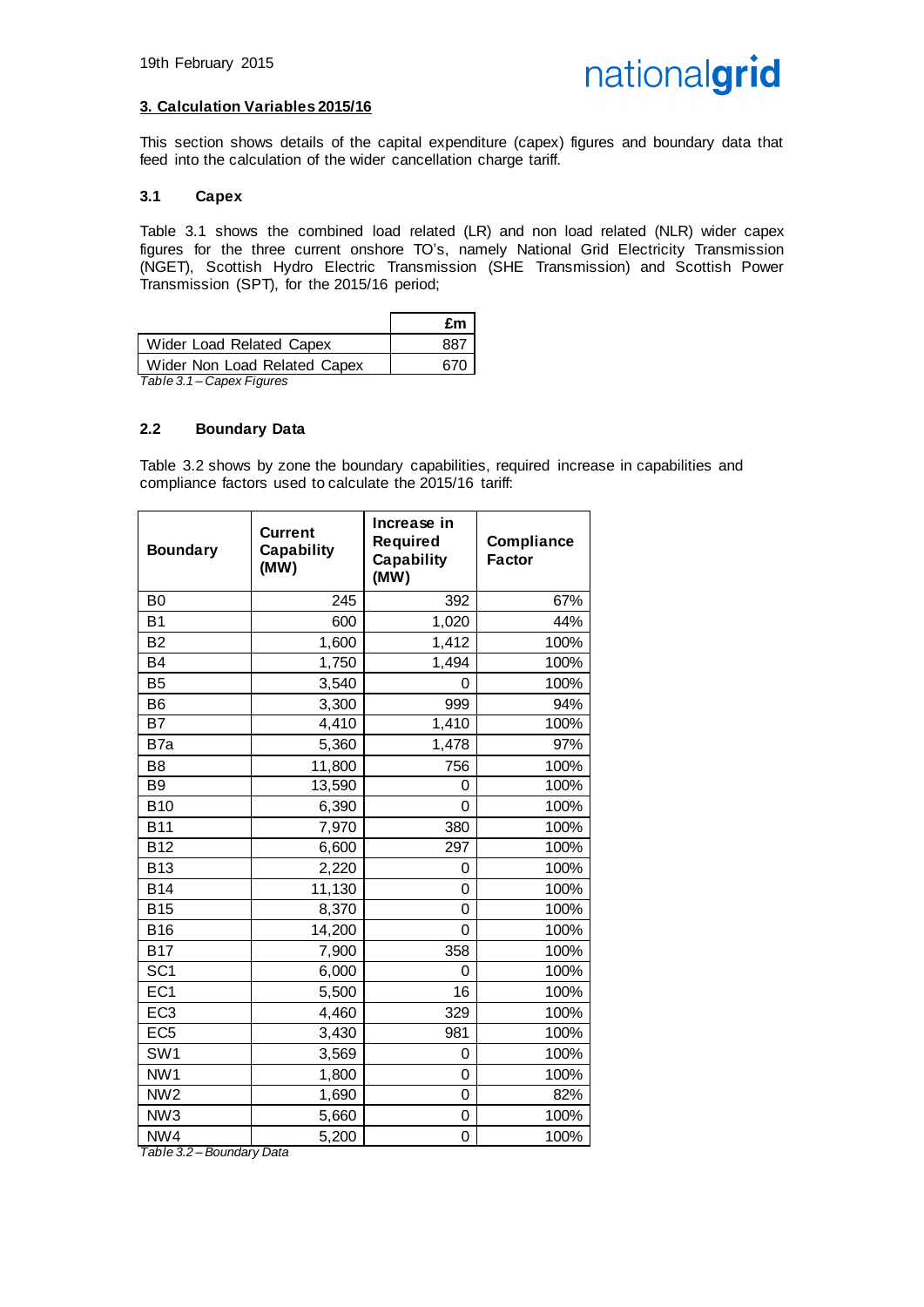

#### **4 Forecasts**

#### **4.1 Capex**

Table 4.1 shows the forecast load related and non load related capex figures for the three financial years beyond 2015/16 shown section 2.1 of this document:

|                              | 16/17<br>£m | 17/18<br>£m | 18/19<br>£m |
|------------------------------|-------------|-------------|-------------|
| Wider Load Related Capex     | 644         | 532         | 765         |
| Wider Non Load Related Capex | 752         | 782         | 950         |

*Table 4.1 – Forecast Capex*

#### **4.2 Tariffs**

Tables 4.2-4.4 show the forecast of the wider cancellation charge tariff for the three financial years beyond the published statement shown in section 1.3 of this document:

#### **2016/17 Forecast Tariffs**

| Zone           | <b>Tariff</b><br>(£/MW) | Zone            | <b>Tariff</b><br>(£/MW) | Zone                      | <b>Tariff</b><br>(£/MW) |
|----------------|-------------------------|-----------------|-------------------------|---------------------------|-------------------------|
| A <sub>1</sub> | 1,842.62                | H1              | 1,335.27                | N7                        | 0.00                    |
| A2             | 0.00                    | H2              | 1,335.27                | N <sub>8</sub>            | 0.00                    |
| A <sub>3</sub> | 1,842.62                | H <sub>6</sub>  | 1,335.27                | P <sub>1</sub>            | 0.00                    |
| A4             | 0.00                    | J <sub>1</sub>  | 4,932.03                | P <sub>2</sub>            | 0.00                    |
| A <sub>5</sub> | 0.00                    | J2              | 4,177.72                | P <sub>3</sub>            | 0.00                    |
| A <sub>6</sub> | 0.00                    | J3              | 4,177.72                | P <sub>4</sub>            | 1,602.04                |
| A7             | 1,842.62                | J4              | 0.00                    | P <sub>5</sub>            | 1,602.04                |
| A <sub>8</sub> | 1,842.62                | J <sub>5</sub>  | 4,177.72                | P <sub>6</sub>            | 1,602.04                |
| A <sub>9</sub> | 1,842.62                | J6              | 0.00                    | P7                        | 2,972.57                |
| <b>B1</b>      | 1,839.89                | J7              | 0.00                    | P <sub>8</sub>            | 1,602.04                |
| <b>B2</b>      | 1,549.69                | J8              | 0.00                    | Q2                        | 6,797.01                |
| B <sub>3</sub> | 0.00                    | K <sub>1</sub>  | 660.81                  | Q <sub>4</sub>            | 0.00                    |
| <b>B4</b>      | 0.00                    | K <sub>2</sub>  | 0.00                    | Q <sub>5</sub>            | 0.00                    |
| C <sub>1</sub> | 250.52                  | K4              | 660.81                  | Q <sub>6</sub>            | 6,797.01                |
| C <sub>2</sub> | 250.52                  | K <sub>5</sub>  | 660.81                  | Q7                        | 0.00                    |
| C <sub>3</sub> | 250.52                  | K <sub>6</sub>  | 660.81                  | Q8                        | 6,797.01                |
| C <sub>4</sub> | 540.72                  | L1              | 0.00                    | R <sub>4</sub>            | 3,371.86                |
| C <sub>5</sub> | 250.52                  | L2              | 0.00                    | R <sub>5</sub>            | 3,371.86                |
| C <sub>6</sub> | 0.00                    | L <sub>3</sub>  | 1,766.19                | R <sub>6</sub>            | 3,371.86                |
| C7             | 540.72                  | L <sub>5</sub>  | 1,766.19                | $\overline{\mathsf{S}^1}$ | 8,302.63                |
| C <sub>9</sub> | 540.72                  | L7              | 1,766.19                | S <sub>2</sub>            | 8,302.63                |
| D <sub>4</sub> | 0.00                    | L8              | 0.00                    | S <sub>3</sub>            | 0.00                    |
| D <sub>5</sub> | 0.00                    | M4              | 2,576.59                | S <sub>4</sub>            | 8,443.46                |
| D <sub>6</sub> | 918.32                  | M <sub>5</sub>  | 2,576.59                | S <sub>5</sub>            | 8,443.46                |
| E1             | 0.00                    | M <sub>6</sub>  | 4,247.97                | S <sub>6</sub>            | 8,443.46                |
| E <sub>6</sub> | 3,868.19                | $\overline{M7}$ | 3,693.39                | S7                        | 8,443.46                |
| E7             | 3,578.00                | M <sub>8</sub>  | 5,276.57                | S <sub>8</sub>            | 0.00                    |
| E <sub>8</sub> | 0.00                    | N <sub>1</sub>  | 964.64                  | S <sub>9</sub>            | 8,302.63                |
| F <sub>6</sub> | 3,868.19                | N <sub>2</sub>  | 964.64                  | $\overline{T1}$           | 14,782.20               |
| G <sub>1</sub> | 0.00                    | N <sub>3</sub>  | 964.64                  | T <sub>2</sub>            | 12,724.75               |
| G <sub>5</sub> | 0.00                    | N <sub>4</sub>  | 0.00                    | T <sub>3</sub>            | 9,461.07                |
| G <sub>6</sub> | 0.00                    | N <sub>5</sub>  | 0.00                    | $\overline{74}$           | 9,461.07                |
| G7             | 1,335.27                | N <sub>6</sub>  | 0.00                    | T <sub>5</sub>            | 19,179.33               |

*Table 4.2 – 2016/17 Forecast Tariffs*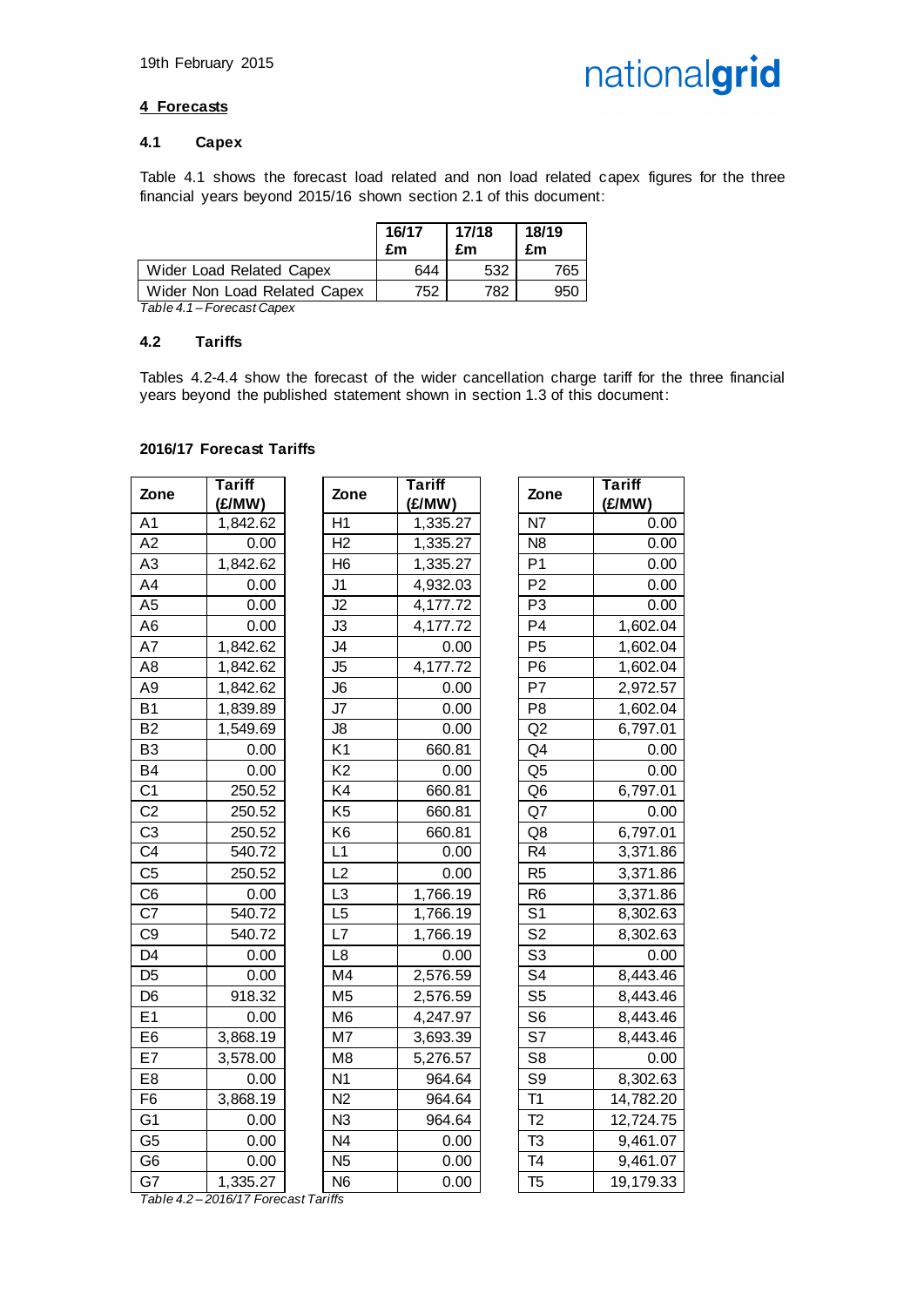#### **2017/18 Forecast Tariffs**

| Zone            | <b>Tariff</b> |
|-----------------|---------------|
|                 | (£/MW)        |
| A <sub>1</sub>  | 1,916.13      |
| A2              | 0.00          |
| A3              | 1,916.13      |
| A4              | 0.00          |
| A <sub>5</sub>  | 0.00          |
| A <sub>6</sub>  | 0.00          |
| A7              | 1,916.13      |
| A8              | 1,916.13      |
| A9              | 1,916.13      |
| <b>B1</b>       | 1,461.99      |
| B <sub>2</sub>  | 1,202.11      |
| B <sub>3</sub>  | 0.00          |
| <b>B4</b>       | 0.00          |
| C <sub>1</sub>  | 260.51        |
| C <sub>2</sub>  | 260.51        |
| C <sub>3</sub>  | 260.51        |
| $\overline{C}4$ | 520.39        |
| C <sub>5</sub>  | 260.51        |
| C <sub>6</sub>  | 0.00          |
| C7              | 520.39        |
| C <sub>9</sub>  | 520.39        |
| D4              | 0.00          |
| D <sub>5</sub>  | 0.00          |
| D <sub>6</sub>  | 638.39        |
| E <sub>1</sub>  | 0.00          |
| E <sub>6</sub>  | 3,124.48      |
| E7              | 2,864.60      |
| E8              | 0.00          |
| F6              | 3,124.48      |
| G1              | 0.00          |
| G <sub>5</sub>  | 0.00          |
| G6              | 0.00          |
| G7              | 980.60        |

| Zone                                | <b>Tariff</b><br>(£/MW) | Zone            | <b>Tariff</b><br>(£/MW) | Zone                     | <b>Tariff</b><br>(E/MW) |
|-------------------------------------|-------------------------|-----------------|-------------------------|--------------------------|-------------------------|
| $\overline{A1}$                     | 1,916.13                | H1              | 980.60                  | N7                       | 0.00                    |
| $\overline{A2}$                     | 0.00                    | H <sub>2</sub>  | 980.60                  | N <sub>8</sub>           | 0.00                    |
| A3                                  | 1,916.13                | H <sub>6</sub>  | 980.60                  | P <sub>1</sub>           | 0.00                    |
| A4                                  | 0.00                    | J1              | 2,618.36                | P <sub>2</sub>           | 0.00                    |
| $\overline{A5}$                     | 0.00                    | $\overline{J2}$ | 2,841.00                | P <sub>3</sub>           | 0.00                    |
| A6                                  | 0.00                    | J3              | 2,841.00                | P <sub>4</sub>           | 1,739.25                |
| A7                                  | 1,916.13                | J4              | 0.00                    | P <sub>5</sub>           | 1,739.25                |
| $\overline{AB}$                     | 1,916.13                | J5              | 2,841.00                | P <sub>6</sub>           | 1,739.25                |
| A9                                  | 1,916.13                | J6              | 0.00                    | P7                       | 2,695.38                |
| $\overline{B1}$                     | 1,461.99                | J7              | 0.00                    | P <sub>8</sub>           | 1,739.25                |
| $\overline{B2}$                     | 1,202.11                | J8              | 0.00                    | Q2                       | 6,008.19                |
| B3                                  | 0.00                    | K <sub>1</sub>  | 638.51                  | Q4                       | 0.00                    |
| $\overline{B4}$                     | 0.00                    | $\overline{K2}$ | 0.00                    | Q <sub>5</sub>           | 0.00                    |
| C <sub>1</sub>                      | 260.51                  | K4              | 638.51                  | Q <sub>6</sub>           | 6,008.19                |
| C <sub>2</sub>                      | 260.51                  | K <sub>5</sub>  | 638.51                  | Q7                       | 0.00                    |
| C3                                  | 260.51                  | K <sub>6</sub>  | 638.51                  | Q8                       | 6,008.19                |
| $\overline{\text{C4}}$              | 520.39                  | L1              | 0.00                    | R <sub>4</sub>           | 2,907.99                |
| C5                                  | 260.51                  | L <sub>2</sub>  | 0.00                    | R <sub>5</sub>           | 2,907.99                |
| $\overline{\text{C6}}$              | 0.00                    | $\overline{L3}$ | 2,027.93                | R <sub>6</sub>           | 2,907.99                |
| $\overline{C7}$                     | 520.39                  | L <sub>5</sub>  | 2,027.93                | S <sub>1</sub>           | 7,559.07                |
| C9                                  | 520.39                  | L7              | 2,027.93                | S <sub>2</sub>           | 7,559.07                |
| $\overline{D4}$                     | 0.00                    | L <sub>8</sub>  | 0.00                    | S <sub>3</sub>           | 0.00                    |
| $\overline{D5}$                     | 0.00                    | M4              | 2,589.27                | S <sub>4</sub>           | 7,785.89                |
| D <sub>6</sub>                      | 638.39                  | M <sub>5</sub>  | 2,589.27                | S <sub>5</sub>           | 7,785.89                |
| E1                                  | 0.00                    | M <sub>6</sub>  | 4,405.16                | S <sub>6</sub>           | 7,785.89                |
| E6                                  | 3,124.48                | M7              | 3,788.77                | $\overline{\mathsf{S}7}$ | 7,785.89                |
| E7                                  | 2,864.60                | M <sub>8</sub>  | 5,474.79                | S <sub>8</sub>           | 0.00                    |
| E8                                  | 0.00                    | N <sub>1</sub>  | 941.03                  | S <sub>9</sub>           | 7,559.07                |
| $\overline{F6}$                     | 3,124.48                | N <sub>2</sub>  | 941.03                  | T <sub>1</sub>           | 10,734.22               |
| G1                                  | 0.00                    | N <sub>3</sub>  | 941.03                  | T <sub>2</sub>           | 10,084.47               |
| G5                                  | 0.00                    | N <sub>4</sub>  | 0.00                    | T <sub>3</sub>           | 8,417.06                |
| $\overline{\overline{\mathsf{G6}}}$ | 0.00                    | N <sub>5</sub>  | 0.00                    | $\overline{74}$          | 8,417.06                |
| G7                                  | 980.60                  | N <sub>6</sub>  | 0.00                    | T <sub>5</sub>           | 11,291.61               |

| Zone                     | іапіт<br>(£/MW) |
|--------------------------|-----------------|
| N7                       | 0.00            |
| N8                       | 0.00            |
| P1                       | 0.00            |
| P <sub>2</sub>           | 0.00            |
| P3                       | 0.00            |
| P4                       | 1,739.25        |
| P5                       | 1,739.25        |
| P6                       | 1,739.25        |
| P7                       | 2,695.38        |
| P8                       | 1,739.25        |
| Q <sub>2</sub>           | 6,008.19        |
| Q4                       | 0.00            |
| Q5                       | 0.00            |
| Q6                       | 6,008.19        |
| Q7                       | 0.00            |
| Q8                       | 6,008.19        |
| R4                       | 2,907.99        |
| R <sub>5</sub>           | 2,907.99        |
| R6                       | 2,907.99        |
| S1                       | 7,559.07        |
| S2                       | 7,559.07        |
| S3                       | 0.00            |
| S4                       | 7,785.89        |
| S5                       | 7,785.89        |
| S6                       | 7,785.89        |
| S7                       | 7,785.89        |
| S8                       | 0.00            |
| S9                       | 7,559.07        |
| T <sub>1</sub>           | 10,734.22       |
| T <sub>2</sub>           | 10,084.47       |
| $\overline{\text{I}3}$   | 8,417.06        |
| $\overline{\mathsf{T4}}$ | 8,417.06        |
| T5                       | 11,291.61       |

*Table 4.3 – 2017/18 Forecast Tariffs*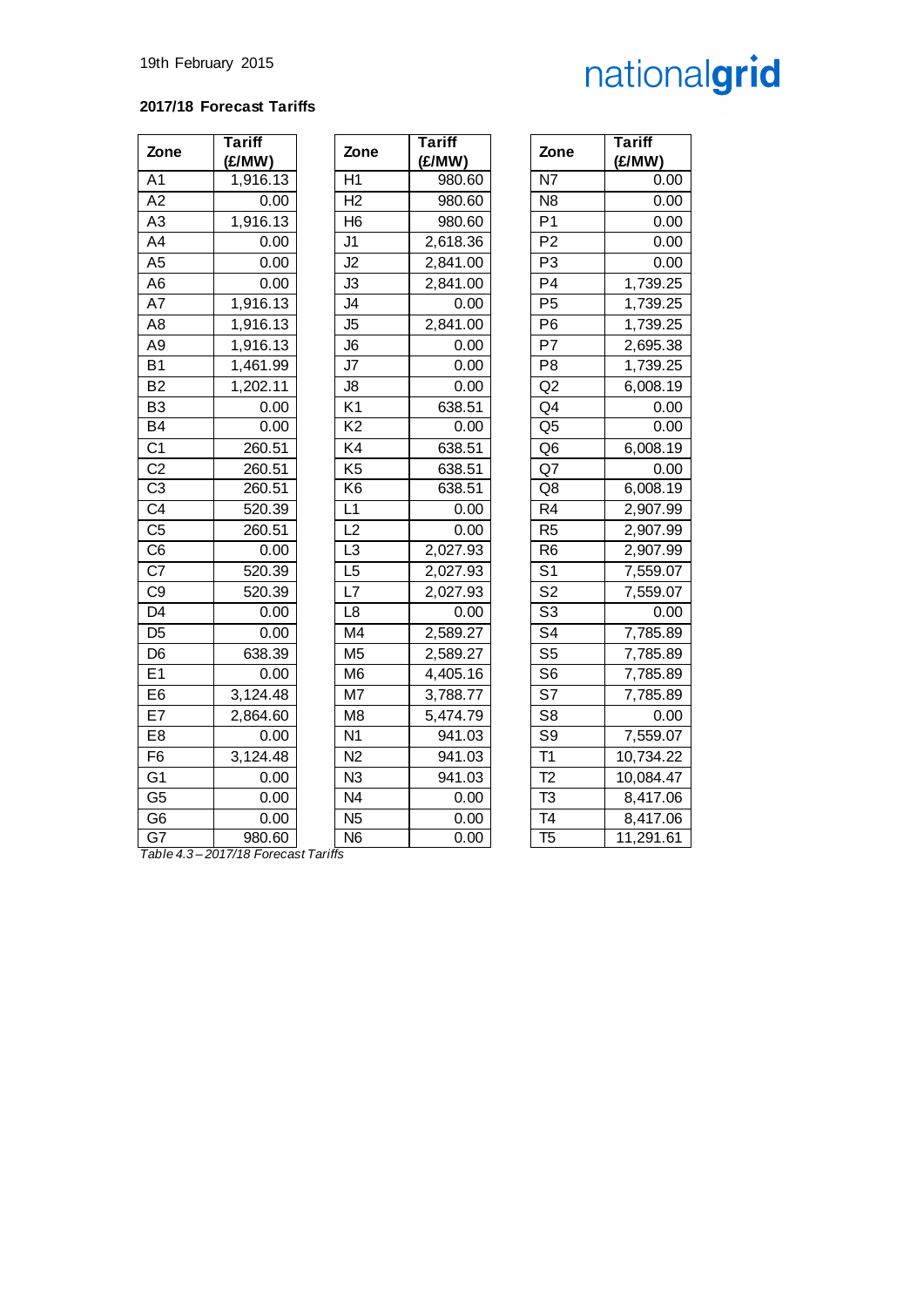#### **2018/19 Forecast Tariffs**

| Zone            | <b>Tariff</b><br>(£/MW)            | Zone                           | <b>Tariff</b><br>(E/MW) | Zone                     | <b>Tariff</b><br>(£/MW) |
|-----------------|------------------------------------|--------------------------------|-------------------------|--------------------------|-------------------------|
| A <sub>1</sub>  | 2,328.92                           | H1                             | 1,101.31                | N7                       | 0.00                    |
| $\overline{A2}$ | 0.00                               | H <sub>2</sub>                 | 1,101.31                | $\overline{N8}$          | 0.00                    |
| A <sub>3</sub>  | 2,328.92                           | H <sub>6</sub>                 | 1,101.31                | P <sub>1</sub>           | 0.00                    |
| A4              | 0.00                               | J1                             | 2,920.28                | $\overline{P2}$          | 0.00                    |
| A <sub>5</sub>  | 0.00                               | J2                             | 1,644.83                | P <sub>3</sub>           | 0.00                    |
| A <sub>6</sub>  | 0.00                               | J3                             | 1,644.83                | P <sub>4</sub>           | 2,195.21                |
| A7              | 2,328.92                           | J4                             | 0.00                    | P <sub>5</sub>           | 2,195.21                |
| A <sub>8</sub>  | 2,328.92                           | J <sub>5</sub>                 | 1,644.83                | P <sub>6</sub>           | 2,195.21                |
| A <sub>9</sub>  | 2,328.92                           | J6                             | 0.00                    | P7                       | 3,285.51                |
| <b>B1</b>       | 1,644.04                           | J7                             | 0.00                    | P <sub>8</sub>           | 2,195.21                |
| $\overline{B2}$ | 1,328.33                           | J8                             | 0.00                    | Q2                       | 6,894.79                |
| B <sub>3</sub>  | 0.00                               | K <sub>1</sub>                 | 795.60                  | Q <sub>4</sub>           | 0.00                    |
| B <sub>4</sub>  | 0.00                               | $\overline{K2}$                | 0.00                    | Q <sub>5</sub>           | 0.00                    |
| C <sub>1</sub>  | 311.32                             | K4                             | 795.60                  | Q <sub>6</sub>           | 6,894.79                |
| C <sub>2</sub>  | 311.32                             | K <sub>5</sub>                 | 795.60                  | Q7                       | 0.00                    |
| $\overline{C3}$ | 311.32                             | K6                             | 795.60                  | Q8                       | $\overline{6}$ ,894.79  |
| C <sub>4</sub>  | 627.03                             | L1                             | 0.00                    | R <sub>4</sub>           | 3,331.36                |
| C <sub>5</sub>  | 311.32                             | L <sub>2</sub>                 | 0.00                    | R <sub>5</sub>           | 3,331.36                |
| C <sub>6</sub>  | 0.00                               | L <sub>3</sub>                 | 2,395.97                | R <sub>6</sub>           | 3,331.36                |
| $\overline{C}$  | 627.03                             | L <sub>5</sub>                 | 2,395.97                | $\overline{S}$           | 8,644.84                |
| C <sub>9</sub>  | 627.03                             | L7                             | 2,395.97                | $\overline{\mathsf{S}2}$ | 8,644.84                |
| D <sub>4</sub>  | 0.00                               | L <sub>8</sub>                 | 0.00                    | $\overline{\mathsf{S}3}$ | 0.00                    |
| D <sub>5</sub>  | 0.00                               | M4                             | 3,489.03                | $\overline{\mathsf{S}4}$ | 8,960.00                |
| D <sub>6</sub>  | 742.33                             | M <sub>5</sub>                 | 3,489.03                | S <sub>5</sub>           | 8,960.00                |
| E1              | 0.00                               | M <sub>6</sub>                 | 6,167.71                | S <sub>6</sub>           | 8,960.00                |
| E6              | 3,256.34                           | $\overline{M7}$                | $\overline{5,177.88}$   | $\overline{\mathsf{S}7}$ | 8,960.00                |
| E7              | 2,940.63                           | M <sub>8</sub>                 | 7,977.07                | S <sub>8</sub>           | 0.00                    |
| E <sub>8</sub>  | 0.00                               | $\overline{N1}$                | 1,192.17                | S <sub>9</sub>           | 8,644.84                |
| F <sub>6</sub>  | 3,256.34                           | N <sub>2</sub>                 | 1,192.17                | T1                       | 11,569.67               |
| G <sub>1</sub>  | 0.00                               | N <sub>3</sub>                 | 1,192.17                | T <sub>2</sub>           | 10,937.81               |
| $\overline{G5}$ | 0.00                               | $\overline{N4}$                | 0.00                    | $\overline{13}$          | 9,528.86                |
| G <sub>6</sub>  | 0.00                               | N <sub>5</sub>                 | 0.00                    | $\overline{74}$          | 9,528.86                |
| G7<br>Table 4   | 1,101.31<br>$2010/10$ $T_{\alpha}$ | N <sub>6</sub><br>$T_{\alpha}$ | 0.00                    | T <sub>5</sub>           | 12, 147. 73             |

*Table 4.4 – 2018/19 Forecast Tariffs*

*Please note that the forecast figures shown in tables 4.2-4.4 are calculated using the current capability and transfer data and the forecast capex figures from the three onshore TO's. These figures are indicative and therefore subject to change as capex forecasts are updated by the transmission companies on an annual basis.*